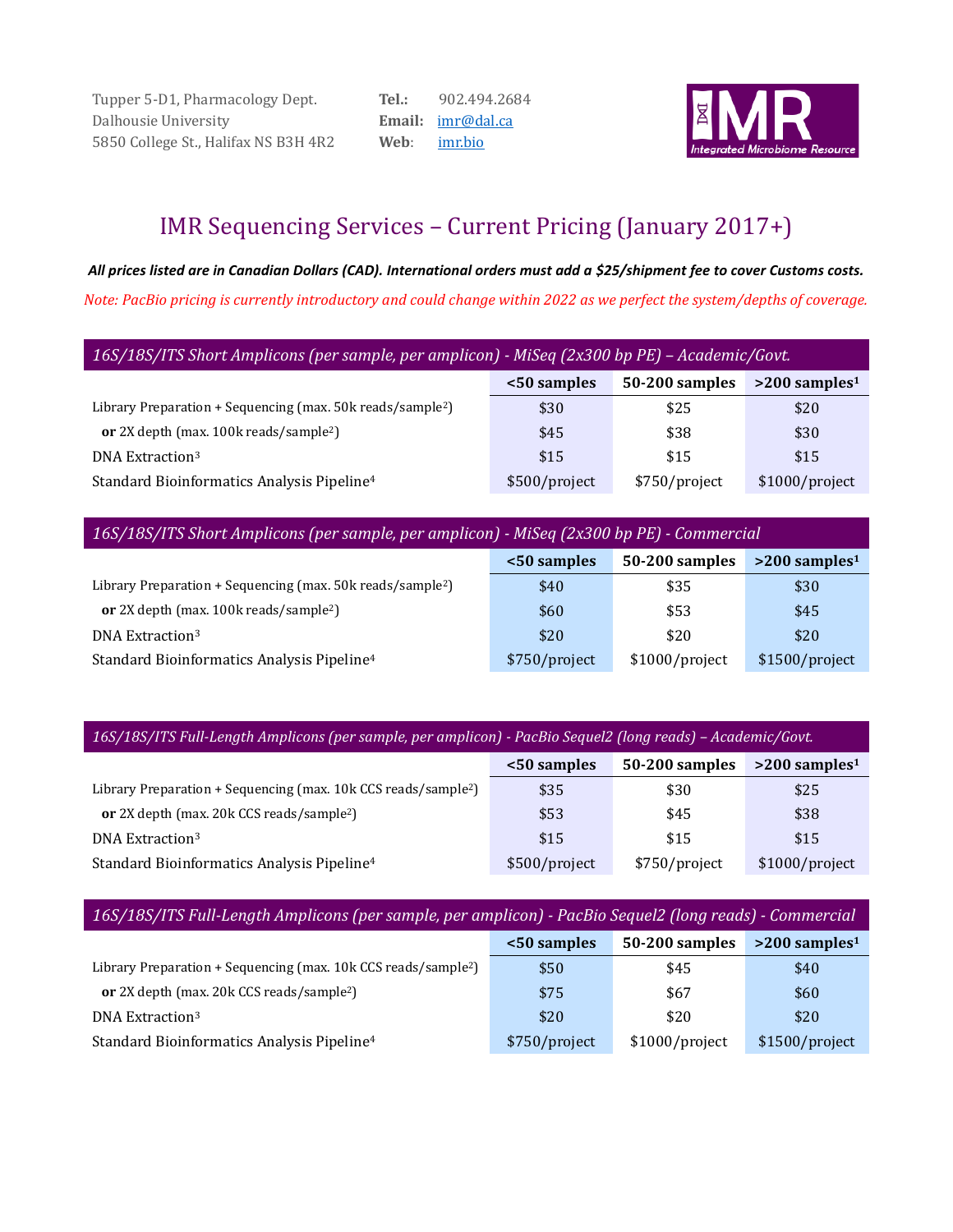### *Client-Prepared Pool of Amplicons (per whole run) – MiSeq (2x300 bp or 2x150bp PE)*

|                                                                  | Academic/Govt. | <b>Commercial</b> |
|------------------------------------------------------------------|----------------|-------------------|
|                                                                  | Per run        | Per run           |
| MiSeq Standard Run $(\sim 20-25$ M PE reads & 12-15 Gb)          | \$3000         | \$4500            |
| Miseq Micro $2x150$ bp Run $\sim$ 4 M PE reads & 1.2 Gb)         | \$950          | \$1400            |
| MiSeq Nano 2x150 bp Run $\left(\sim\right)$ M PE reads & 0.3 Gb) | \$700          | \$1000            |

*Note: For clients wishing to use part of a run with a prepared pool of amplicons, simply divide 380 by your sample # times the above price to determine your pool cost (this is for a 1X depth, simply double the amount for 2X).*

| Client-Prepared Pool of Metagenomes (per whole run) – NextSeq $(2x150$ bp PE) |                |                   |  |
|-------------------------------------------------------------------------------|----------------|-------------------|--|
|                                                                               | Academic/Govt. | <b>Commercial</b> |  |
|                                                                               | Per run        | Per run           |  |
| NextSeq Sequencing Run $(\sim 400$ M PE reads)                                | \$8500         | \$13000           |  |

*Note: For clients wishing to use part of a run with a prepared pool of metagenomes, simply divide 96 by your sample # times the above price to determine your pool cost (this is for a 1X depth).*

|                                                                                                | Academic/Govt. | <b>Commercial</b> |
|------------------------------------------------------------------------------------------------|----------------|-------------------|
|                                                                                                | Per genome     | Per genome        |
| Library Preparation + Sequencing<br>$\sim$ 0.25 M PE reads = 0.5 M single reads & 150 Mb/gen.) | \$100          | \$150             |
| <b>Bioinformatics Analysis Pipeline Dependent</b><br><b>Upon Goal of Analysis</b>              | inquire        | inquire           |

#### *Small Genomes (>100X typical 5 Mb genome) – MiSeq (2x300 bp PE) – Resequencing*

|                                                                                               | Academic/Govt. |            | <b>Commercial</b> |            |
|-----------------------------------------------------------------------------------------------|----------------|------------|-------------------|------------|
|                                                                                               | Per run of 24  | Per genome | Per run of 24     | Per genome |
| Library Preparation + Sequencing<br>$\sim 0.9$ M PE reads = 1.8 M single reads & 540 Mb/gen.) | \$6000         | \$250      | \$8400            | \$350      |
| <b>Bioinformatics Analysis Pipeline Dependent</b><br><b>Upon Goal of Analysis</b>             | inquire        |            | inquire           |            |

#### *Small Genomes (>400X typical 5 Mb genome) – PacBio Sequel2 (long reads) –* De novo *Assembly*

|                                                                                   | Academic/Govt. |            | <b>Commercial</b> |            |
|-----------------------------------------------------------------------------------|----------------|------------|-------------------|------------|
|                                                                                   | Per run of 48  | Per genome | Per run of 48     | Per genome |
| Library Preparation + Sequencing<br>$\left(\sim\!2\,\text{Gb/genome}\right)$      | \$10800        | \$225      | \$16320           | \$340      |
| <b>Bioinformatics Analysis Pipeline Dependent</b><br><b>Upon Goal of Analysis</b> | inquire        |            | inquire           |            |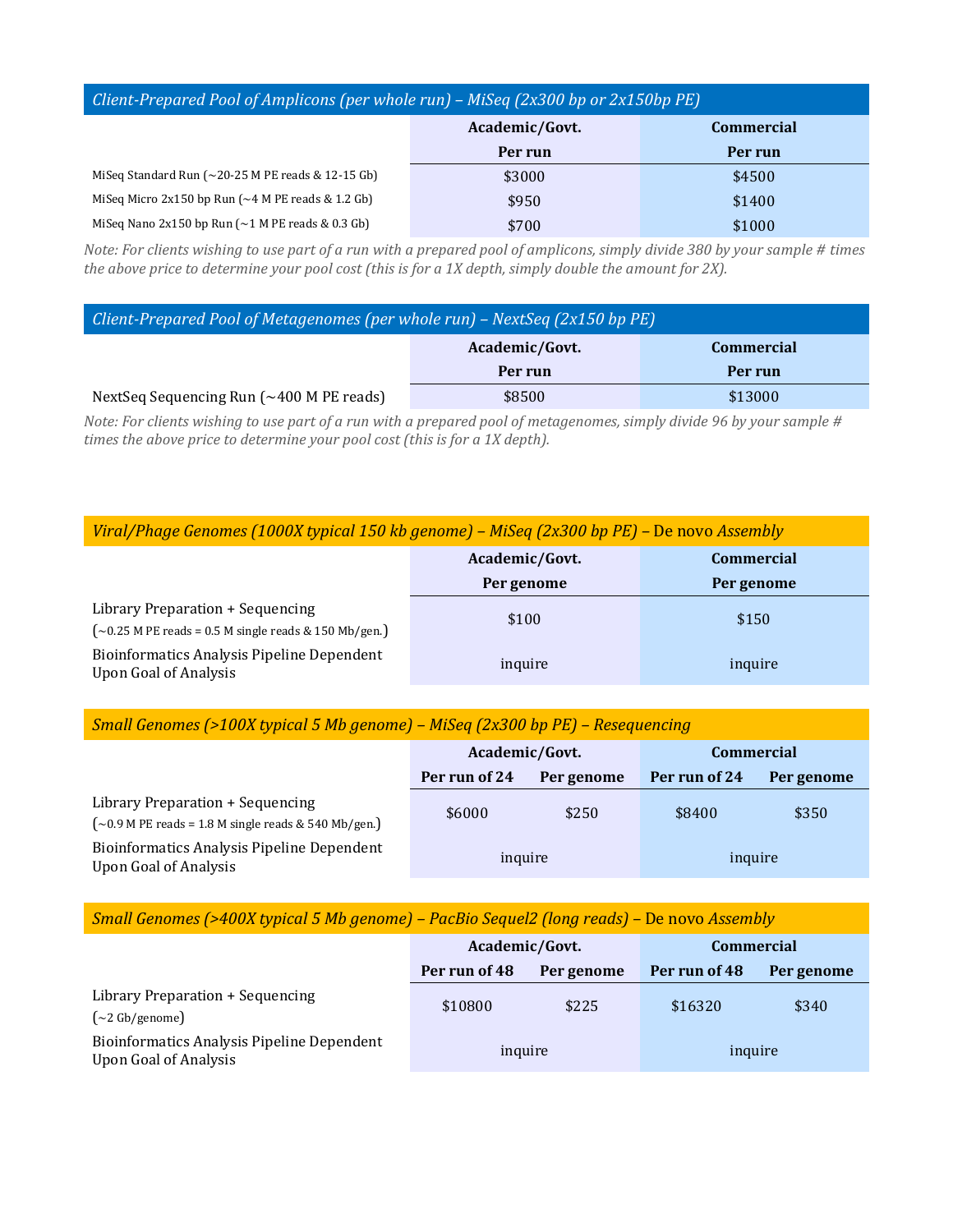## *(Micro)Eukaryote Genomes (100 Gb per cell) – PacBio Sequel2 (long reads) –* De novo *Assembly*

|                                                                                   | Academic/Govt.   |            | <b>Commercial</b> |            |
|-----------------------------------------------------------------------------------|------------------|------------|-------------------|------------|
|                                                                                   | Per run of $(X)$ | Per genome | Per run of (X)    | Per genome |
| Library Preparation + Sequencing<br>$(\sim 50 \text{ Gb/genome})$                 | \$3200(2)        | \$1600     | \$4800(2)         | \$2400     |
| or whole cell $(\sim 100 \text{ Gb/genome})$                                      | \$3000(1)        | \$3000     | \$4500(1)         | \$4500     |
| <b>Bioinformatics Analysis Pipeline Dependent</b><br><b>Upon Goal of Analysis</b> | inquire          |            | inquire           |            |

### *Metagenomes – NextSeq (2x150 bp PE) – Regular Depths*

|                                                                                     | Academic/Govt.   |            | <b>Commercial</b> |            |
|-------------------------------------------------------------------------------------|------------------|------------|-------------------|------------|
|                                                                                     | Per run of $(X)$ | Per sample | Per run of $(X)$  | Per sample |
| Library Preparation + Sequencing                                                    |                  |            |                   |            |
| $\sim$ 4 M PE reads = 8 M single reads & 1.2 Gb/sample)                             | \$14400(96)      | \$150      | \$21120(96)       | \$220      |
| or 2X depth $({\sim}8$ M PE = 16 M single & 2.4 Gb/sample)                          | \$12000(48)      | \$250      | \$15360(48)       | \$320      |
| or 3X depth $(\sim 12 \text{ M PE} = 24 \text{ M single} \& 3.6 \text{ Gb/sample})$ | \$11200(32)      | \$350      | \$13440(32)       | \$420      |
| or 4X depth $(\sim 16$ M PE = 32 M single & 4.8 Gb/sample)                          | \$10800(24)      | \$450      | \$12480(24)       | \$520      |
| DNA Extraction <sup>3</sup>                                                         | \$15/sample      |            | \$20/sample       |            |
| Standard Bioinformatics Analysis Pipeline <sup>5</sup>                              | \$1000/project   |            | \$1500/project    |            |

| Metagenomes - NextSeq (2x150 bp PE) - High Depths           |                  |                   |  |  |
|-------------------------------------------------------------|------------------|-------------------|--|--|
|                                                             | Academic/Govt.   | <b>Commercial</b> |  |  |
|                                                             | Per run of $(X)$ | Per run of $(X)$  |  |  |
| Library Preparation + Sequencing                            |                  |                   |  |  |
| (Whole run = $\sim$ 400 M PE reads = 800 M single & 120 Gb) |                  |                   |  |  |
| $\leq 6$ samples (80+ M PE reads = 160+ M single)           | $$7000 (-6)$     | $$10500 (-6)$     |  |  |
| 6-8 samples ( $\sim$ 50-67 M PE reads = 100-133 M single)   | $$8000(6-8)$     | $$12000(6-8)$     |  |  |
| 9-10 samples $({\sim}40$ -44 M PE reads = 80-88 M single)   | $$9000(9-10)$    | $$13500(9-10)$    |  |  |
| 11-12 samples ( $\sim$ 33-36 M PE reads = 66-73 M single)   | $$10000(11-12)$  | $$15000(11-12)$   |  |  |
| DNA Extraction <sup>3</sup>                                 | \$15/sample      | \$20/sample       |  |  |
| Standard Bioinformatics Analysis Pipeline <sup>5</sup>      | \$1000/project   | \$1500/project    |  |  |

### *Metagenomes – PacBio Sequel2 (long reads) - MAG Assembly*

|                                                                                   | Academic/Govt.   |            | <b>Commercial</b> |            |
|-----------------------------------------------------------------------------------|------------------|------------|-------------------|------------|
|                                                                                   | Per run of $(X)$ | Per sample | Per run of $(X)$  | Per sample |
| Library Preparation + Sequencing<br>$(\sim]50$ Gb/sample)                         | \$3200(2)        | \$1600     | \$4800(2)         | \$2400     |
| or whole cell $(\sim 100 \text{ Gb/sample})$                                      | \$3000(1)        | \$3000     | \$4500(1)         | \$4500     |
| DNA Extraction <sup>3</sup>                                                       | \$15/sample      |            | \$20/sample       |            |
| <b>Bioinformatics Analysis Pipeline Dependent</b><br><b>Upon Goal of Analysis</b> | inquire          |            | inquire           |            |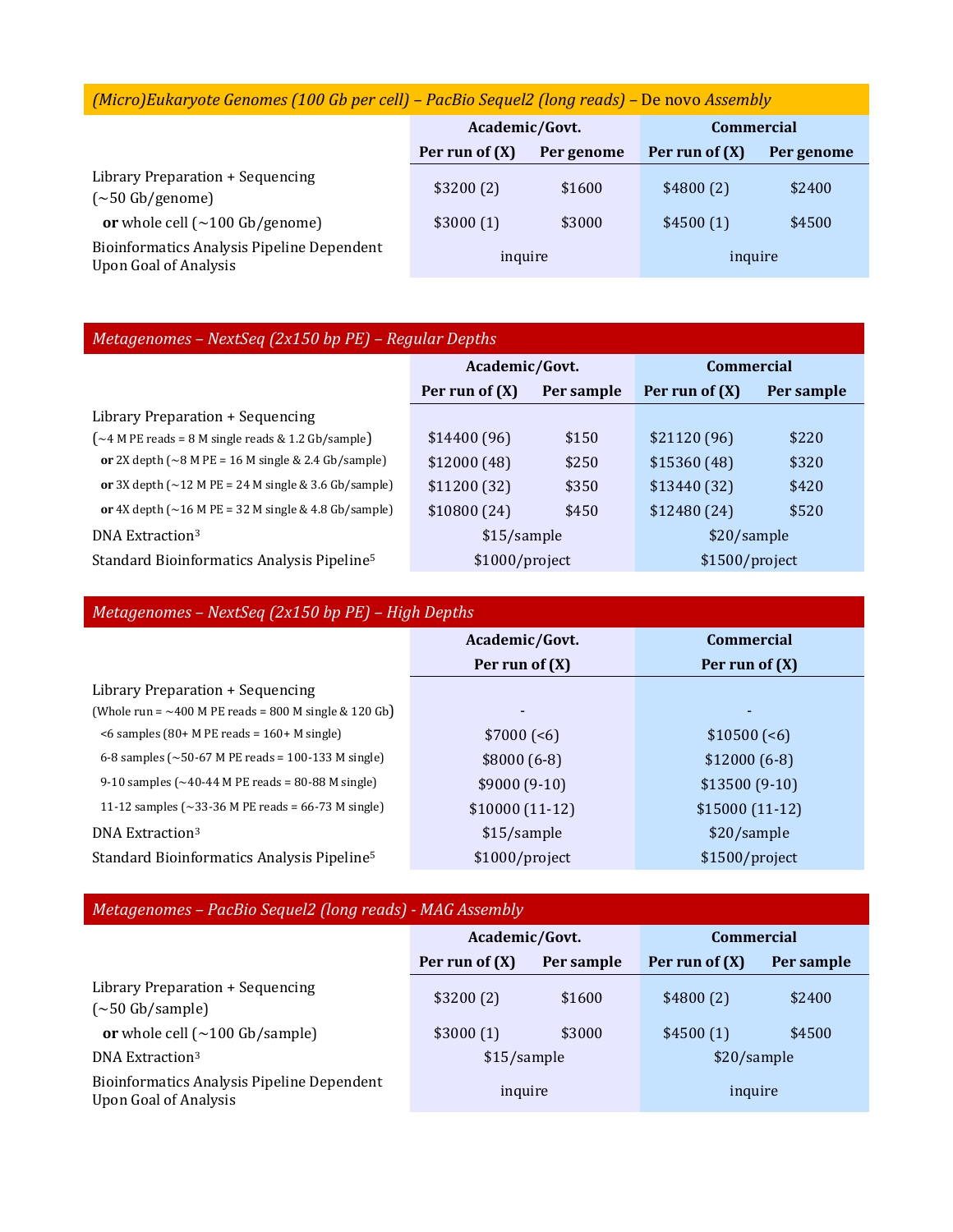### *(Meta)transcriptomes – NextSeq (2x150 bp PE) – Total Stranded RNA w/rRNA Depletion*

|                                                                                                      | Academic/Govt.    |            | <b>Commercial</b> |            |
|------------------------------------------------------------------------------------------------------|-------------------|------------|-------------------|------------|
|                                                                                                      | Per run of 24     | Per sample | Per run of 24     | Per sample |
| Library Preparation + Sequencing<br>$\left(\sim\!16$ M PE reads = 32 M single reads & 4.8 Gb/sample) | \$13200           | \$550      | \$19200           | \$800      |
| RNA Extraction <sup>3</sup>                                                                          | Not yet available |            | Not yet available |            |
| Standard Bioinformatics Analysis Pipeline <sup>5</sup>                                               | \$1000/project    |            | \$1500/project    |            |

| Iso-Seq - PacBio Sequel2 (long reads) - Full-Length Isoform Transcripts                 |                   |            |                   |            |
|-----------------------------------------------------------------------------------------|-------------------|------------|-------------------|------------|
|                                                                                         | Academic/Govt.    |            | <b>Commercial</b> |            |
|                                                                                         | Per run of 8      | Per sample | Per run of 8      | Per sample |
| Library Preparation + Sequencing<br>$\left(\sim\!12$ Gb and $\sim\!500$ k reads/sample) | \$4000            | \$500      | \$6000            | \$750      |
| RNA Extraction <sup>3</sup>                                                             | Not yet available |            | Not yet available |            |
| Standard PacBio Iso-Seq Pipeline                                                        | \$1000/project    |            | \$1500/project    |            |

### **Notes/Details:**

1. One control well is required per 96-well PCR library plate, hence a maximum of 4x95=380 samples can be done together on one MiSeq run (190 for a 2X run) or 2x95=190 samples on a Sequel 2 run (95 for a 2X run). Any batches >380/190 will need to be spread across multiple MiSeq/Sequel 2 runs.

2. These are generally maximum raw read outputs you will received, but there is inherent variability in runs, meaning averages can be closer to 30k/60k (MiSeq 1X/2X) or 8k/16k (Sequel 2 1X/2X).

3. Extra costs may be incurred if samples, due to their nature, require more specialized (length, cost, etc.) extraction procedures.

4. Details of our 16S pipeline are available a[t https://github.com/LangilleLab/microbiome\\_helper/wiki,](https://github.com/LangilleLab/microbiome_helper/wiki) but the following is a summary of the major deliverables clients will receive (analyses will require a "mapping file" from the clients containing any relevant metadata for the study):

- Final ASV/OTU tables in text, BIOM and STAMP formats
- Accompanying QIIME-formatted mapping/metadata file
- FASTA file of representative sequences (one per ASV/OTU)
- Phylogenetic tree of ASVs/OTUs placed within reference sequences
- Taxonomic assignment files at various levels (ex: phylum, genus, etc.)
- Alpha-diversity rarefaction plots + statistics
- Beta-diversity UniFrac plots
- Logfiles from the various major steps in the QC process
- Functional prediction files generated from PICRUSt2.0 (if requested)

### 5. Details of our metagenomics pipeline are available at

[https://github.com/LangilleLab/microbiome\\_helper/w](https://github.com/LangilleLab/microbiome_helper/)iki, but the following is a summary of the major deliverables clients will receive (analyses will require a "mapping file" from the clients containing any relevant metadata for the study):